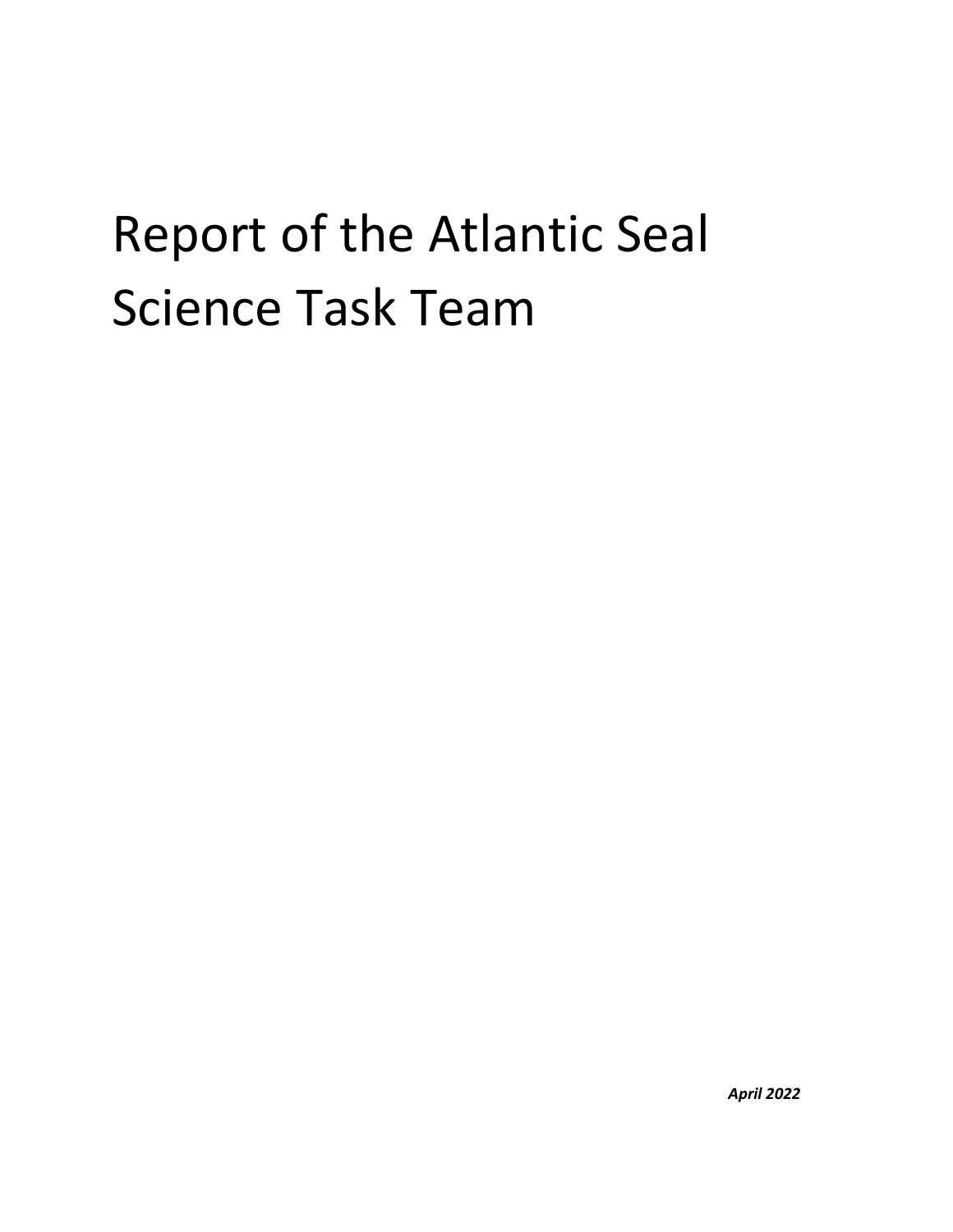#### *FOREWARD*

*On behalf of the Atlantic Seal Science Task Team, we present this final report which includes recommendations pertaining to the Department of Fisheries and Oceans (DFO) seal science priorities, with a focus on harp and grey seals, and how DFO can increase opportunities for collaboration with the fishing industry. The Task Team members worked, on a volunteer basis, to generate this report and series of recommendations to address these objectives.* 

*The Task Team's recommendations are focused on the need to address knowledge gaps related to seal diet, distribution and migration patterns, on better understanding the relationship between seals and commercial fish stocks and on working more collaboratively with the fishing industry, academia, Indigenous partners and other countries on seal science research activities. The recommendations also make concrete suggestions for improving DFO's communication of seal science to the fishing industry and general public.*

*To help inform these recommendations, and despite the challenges posed by the COVID-19 pandemic, the Task Team heard directly from seal science researchers and as well as representatives from the fishing industry. The Task Team also invited contributions and perspectives from Indigenous organizations and considered public and stakeholder written submissions in their deliberations and recommendations. Task Team members developed these recommendations based on their individual experience and expertise and not necessarily as representatives of member affiliations or associations.* 

*We hope that this report and recommendations will be considered by the Department as it develops its research priorities and plans future pinniped-related science activities.*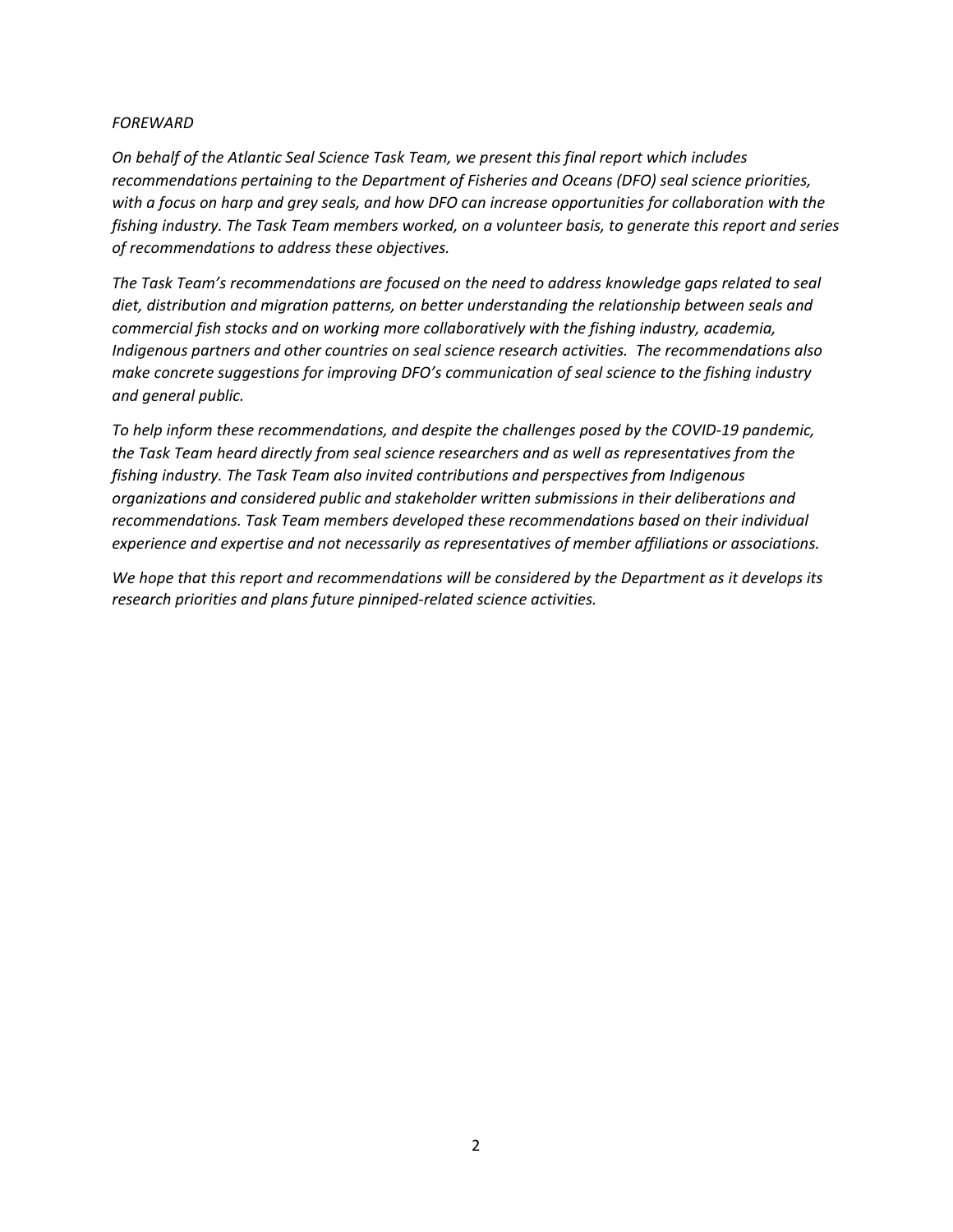# Table of Contents

| Appendix 5: Background Provided to the Task Team by DFO with regards to Atlantic seal populations and |  |
|-------------------------------------------------------------------------------------------------------|--|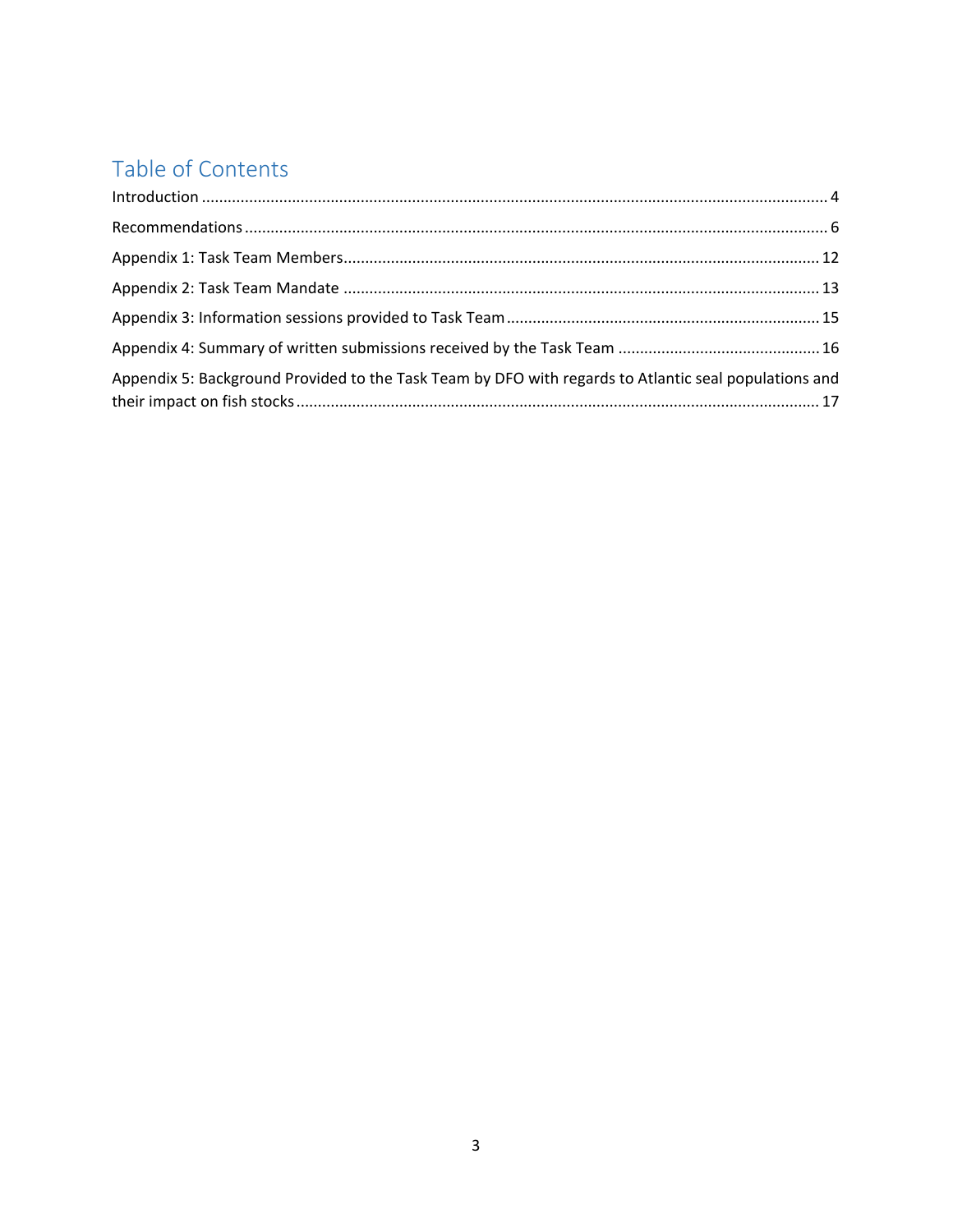# <span id="page-3-0"></span>Introduction

The Atlantic Seal Science Task Team (ASSTT) was announced on March 5<sup>th</sup>, 2020 to gather input on the Department of Fisheries and Ocean's (DFO) science activities and programs related to seals and their role in the Northwest Atlantic ecosystem. The ASSTT is a direct response to the concerns raised by commercial fish harvesters in Eastern Canada about the impact seal predation is having on fish stocks.

The ASSTT acknowledges and appreciates the support provided by DFO in arranging seal science presentations describing the Department's research activities pertaining to grey seals, harp seals and related interactions with fish stocks. In addition, at the request of the Task Team, DFO arranged presentations with Norwegian researchers on seal research and management in Norway. The Task Team also invited perspectives from industry and Indigenous groups. Due to the COVID- 19 pandemic, the Task team held all meetings virtually.

The ASSTT recognizes the scientific work DFO has done in estimating the population size of harp and grey seals. However, the ASSTT considers the food, feeding and migration data for the harp and grey seal populations in Atlantic Canada<sup>[1](#page-3-1)</sup> to be woefully inadequate to accurately determine the role seals play in the Northwest Atlantic Ecosystem and the impacts on other ecosystem components.

In response to longstanding evidence from the fishing industry that seals are having significant impacts on groundfish stocks, pelagic stocks, shellfish and salmon, and with the exception for some groundfish species in NAFO zone 4T, the response from DFO Science has been that there is no *scientific* evidence that seals are having any measurable impact on fish populations. The ASSTT believes that the lack of current comprehensive data collection on feeding, diet and migration throughout the seasonal and spatial range of seals, especially the harp seal population, is likely contributing to the lack of credible scientific evidence.

It is the view of the ASSTT members that the high population abundance of grey seals and harp seals, which are at or approaching historic levels, are having a serious impact on the ocean ecosystem in Atlantic Canada. The extent of the impacts cannot be determined with the limited information held by DFO Science.

### *Key conclusions:*

- There is no conservation concern for grey seal or harp seal populations.
- All seal populations must be included in the effective management of ocean ecosystems.

# COD AGGREGATION AND SEAL PREDATION IN 4T

Cod can aggregate in certain places and seasons.

Dedicated sampling of grey seals in Cabot Strait in winter showed that male seals were targeting such cod aggregations, consuming large cod at high rates.

Grey seal predation in 4T is preventing recovery of Southern Gulf cod and under current conditions local extinction of this stock is likely.

<span id="page-3-1"></span><sup>&</sup>lt;sup>1</sup> For the purpose of this report, Atlantic Canada refers to Quebec, NB, NS, NL and PEI.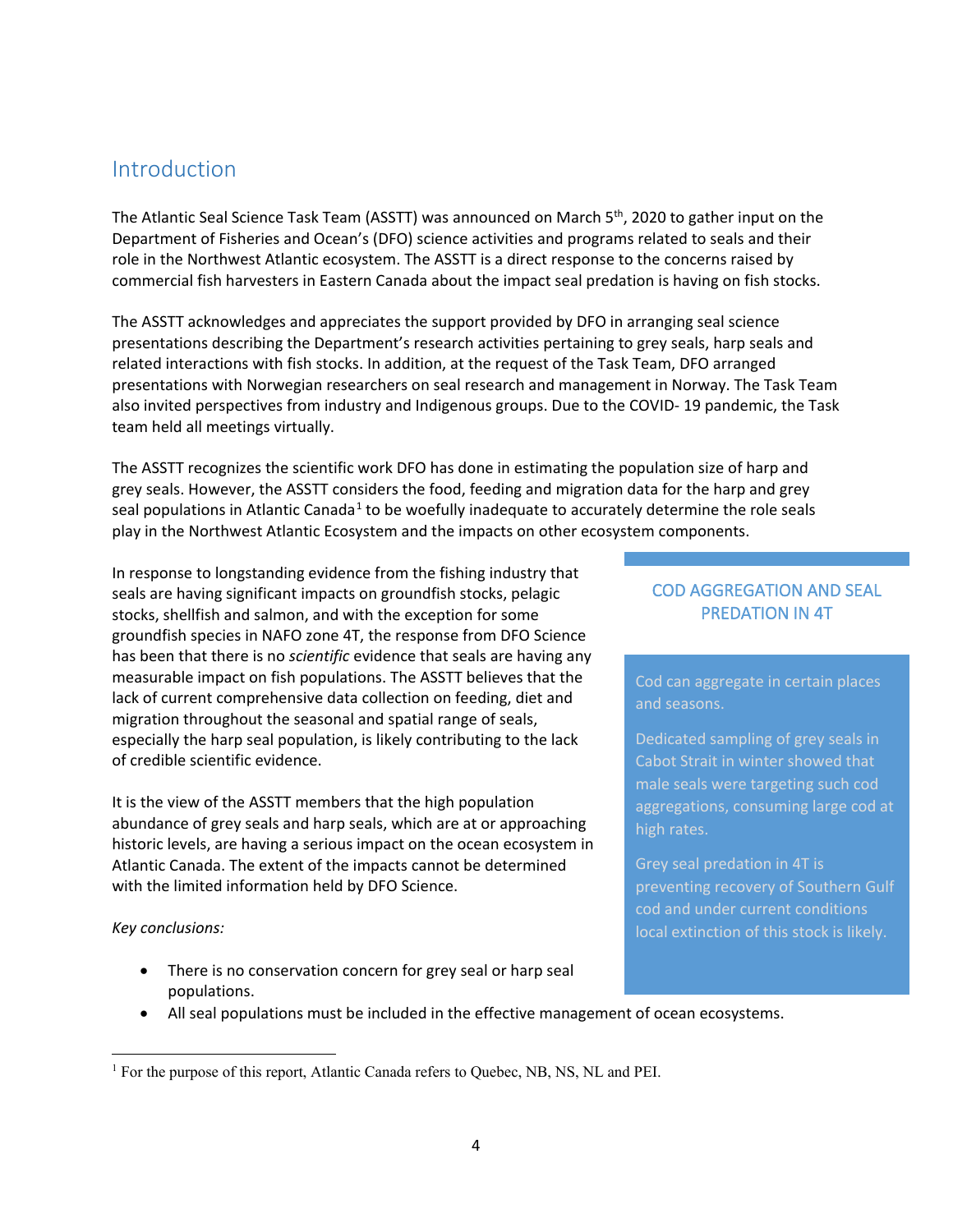- Studies on hooded seals, harbour seals, bearded seals and ringed seals also need to be conducted by DFO and industry. The 2001 Eminent Panel on Seal Management [\(https://waves](https://waves-vagues.dfo-mpo.gc.ca/Library/260100.pdf)[vagues.dfo-mpo.gc.ca/Library/260100.pdf\)](https://waves-vagues.dfo-mpo.gc.ca/Library/260100.pdf) recommended that priority be given to the assessment of the Hooded Seal population, as well as additional diet sampling work (particularly in the offshore area), due to the fact that they may be consuming large quantities of northern cod in Divisions 2J3KL.
- The grey seal population has increased from around 15,000 in the 1960's to 424,300 animals in [2](#page-4-0)016<sup>2</sup>. This is the largest population of grey seals in the world<sup>[3](#page-4-1)</sup> and has been expanding its geographic range throughout Eastern Canada.
- The harp seal population has increased from approximately 2 million animals in the 1970's to 5.5 million in 2001 to an estimated 7.6 million in 2019<sup>[4](#page-4-2)</sup>. This is the largest harp seal population in the world and is the largest Northwest Atlantic harp seal population in recorded history.
- Total prey consumption by harp seals in 2J3KL during 2014 was estimated to be approximately 3.2 million metric tonnes (9[5](#page-4-3)% CI 2.1 mt  $-$  4.9 mt)<sup>5</sup>. The same year, all commercial landings in Newfoundland and Labrador totalled around 25[6](#page-4-4),000 tons<sup>6</sup>.
- Groundfish stocks in Atlantic Canada are at or near the lowest level ever observed and are experiencing very little recovery due to very high levels of unexplained natural mortality which has been attributed to seals in some regions, but not in other regions.
- Commercial finfish fisheries are at an all time low, driven by low stock productivity resulting from, in part, high rates of unexplained natural mortality.
- Similarly, Canada's Atlantic salmon populations are at or near their historic low levels, despite having been under commercial fishing moratorium for more than 30 years, resulting in reduced access for Indigenous fishers and significant restrictions for recreational fishers. Significant restrictions resulted in lack of access. Additionally, significant investments in salmon conservation by the federal government, First Nations and conservation organizations have not been successful in recovering the species.
- The current level of food requirements and feeding studies is not adequate to determine the diet of harp or grey seals throughout the year and/or throughout their habitat range.
- The importance of a full understanding of the diet and feeding patterns of seals (grey seals) is best seen in the southern Gulf of St Lawrence cod stock where a focused research program reshaped the perspective of the impacts of seal consumption on the productivity of the population.

# *Seal management considerations - although the following considerations are not within the scope of the ASSTT mandate, members felt it was important that they be conveyed:*

• Clear management objectives need to be established and followed by both Government and industry for all seal species in Eastern Canada.

<span id="page-4-0"></span><sup>&</sup>lt;sup>2</sup> DFO. 2017. Stock assessment of Canadian Northwest Atlantic Grey seals (Halichoerus grypus). DFO Can. Sci. Advis. Sec. Sci. Advis. Rep. 2017/045.

<span id="page-4-1"></span><sup>3</sup> https://nammco.no/topics/grey-seal/

<span id="page-4-2"></span><sup>4</sup> DFO. 2020. 2019 Status of Northwest Atlantic Harp Seals, Pagophilus groenlandicus. DFO Can. Sci. Advis. Sec. Sci. Advis. Rep. 2020/020.

<span id="page-4-3"></span><sup>5</sup> NAFO. 2015. https://www.nafo.int/Portals/0/PDFs/sc/2015/scs15-19.pdf

<span id="page-4-4"></span><sup>6</sup> https://www.dfo-mpo.gc.ca/stats/commercial/land-debarq/sea-maritimes/s2014aq-eng.htm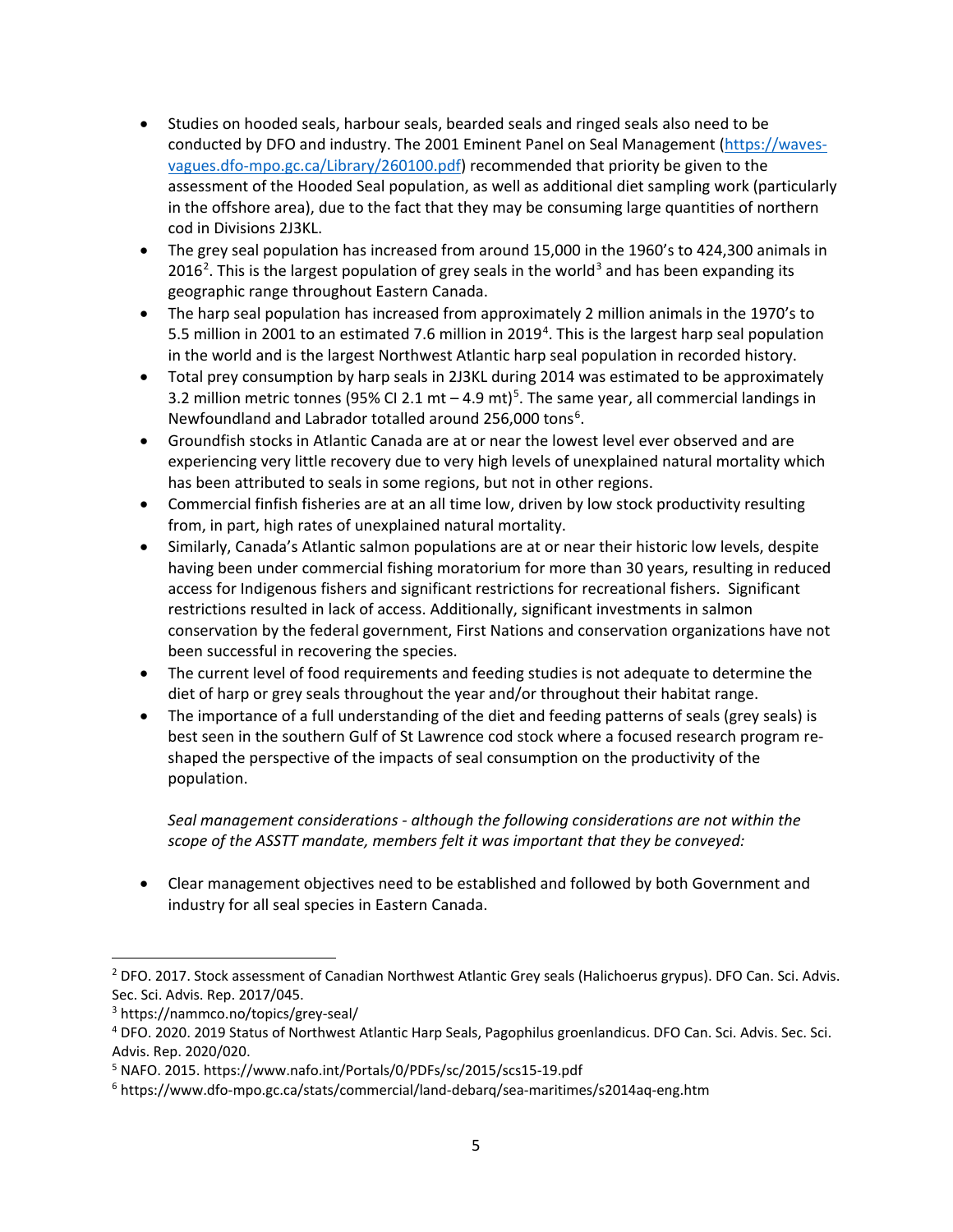- Where science gaps have been addressed and levels of impact have been quantified, resource managers must be willing to move forward with seal population reduction strategies aimed to rebuild impacted stocks.
- The Government of Canada must consider seals as a resource and support the development of new opportunities and markets for seals. This needs to be prioritized in partnership with industry, Indigenous groups and provincial governments.
- Similarly DFO, along with Global Affairs and International trade need to work to open markets and reduce trade restrictions for the species.
- DFO should review recommendations of the Eminent Panel on Seal Management and specifically re-evaluate and implement the concept of seal exclusion zones as proposed by the Eminent Panel on Seal Management in 2001.
- DFO should support capacity development of stakeholders to improve their understanding and ability to engage in science advisory processes and improve stock assessment science.

# <span id="page-5-0"></span>Recommendations

The following nine recommendations and suggestions represent the perspective of the ASSTT. They have been organized according to the Task Team's three objectives as described in Appendix 3 and are relevant to all regions in Atlantic Canada, including the North where relevant.

**Objective #1: Gaps in the existing scientific body of knowledge and DFO science activities as it relates to grey and harp seals, as well as the application of technology advancements to seal research.** 

## **Recommendation #1: DFO should urgently work towards addressing gaps in seal diet information throughout their range and throughout the year**

• A full seasonal and spatially representative assessment of the diet of grey and harp seals is needed to address profound data gaps that presently preclude, with the exception of the Southern Gulf of St. Lawrence, any accurate assessment of the impact of pinniped predation on other ecosystem components (including commercially important and depleted fish species). Existing data sets on pinniped diets are heavily biased both spatially, sexually, temporally and by life stage. For example, harp seal diet samples are focused away from the core habitat area of the seal herd, leading to highly questionable (and likely inaccurate) assessments of ecosystem impacts, as appropriate levels of sampling have not been available for near two decades.

# Recommendation #1

A fulsome understanding of the diet throughout the range and across seasons is key to evaluating the potential impacts of seal herds. Some herds and areas are more easily sampled than others, leading to accidental bias in data collection and understated impact assessment. For example, between 1986 and 2014, over 4000 harp seals stomachs were collected and assessed for diet. Of these, 95% were sampled from inshore areas which represent less than 20% of the herd's distribution (while the remainder of the herd resided on ice in the far offshore areas overlapping with cod, capelin and turbot populations). Between 1986 and 2010, samples to determine the Winter offshore harp seal diet in Newfoundland NAFO zone 2J3KL numbered *239 samples over 14 years*, meaning that the true picture of the harp seal diet in the winter cannot be determined with any degree of confidence. This makes any defendable or believable conclusions of the impacts of seal predation on offshore ecosystem components impossible, including understanding the relationships between harp seals and commercially important species such as capelin, cod, redfish and turbot.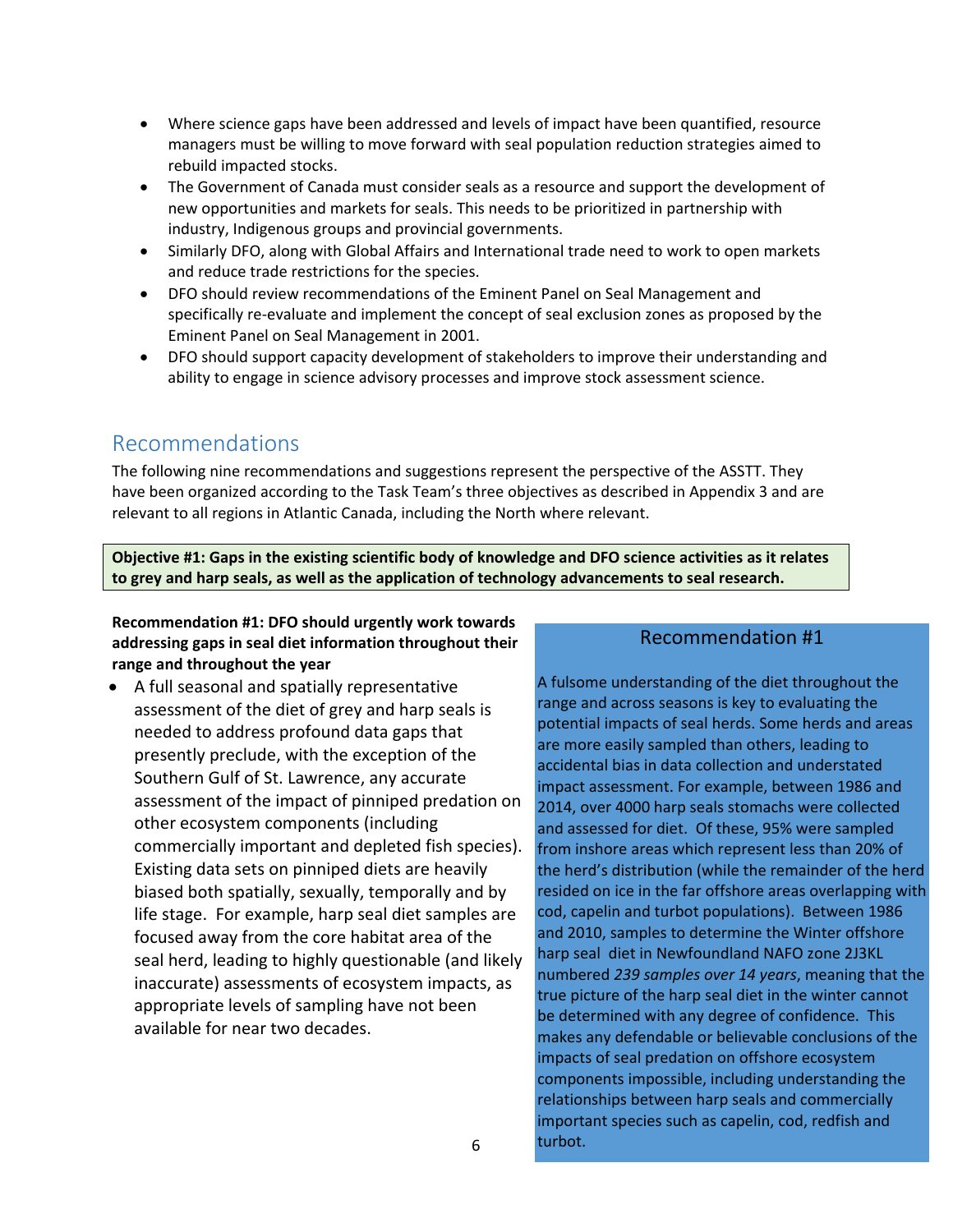- Updated comprehensive annual diet information representative of the seal herd should be incorporated in the assessment of impacts on other ecosystem components, realizing that pinniped diets will vary with the availability of preferred food items, leading to uneven impacts depending on the health, productivity, and abundance of commercially important and depleted fish species (i.e. cod). For example, in the absence of capelin in offshore areas (due to low capelin stock levels), harp seals may switch to other commercially important fish species that co-occur in the same area (cod, turbot, redfish), leading to short, but not insignificant downward pressures on the productivity and status of those alternate prey items on a punctuated basis that may not be detectable during extended time series analysis, but are nonetheless very significant in shaping the productivity and mortality of those stocks.
- Where suitable and in areas where significant impacts are expected but cannot be fully assessed by existing diet sampling methodologies, alternate methods of assessing diet should be considered by DFO, such as expanding the use of emerging technologies (e.g. cameras attached to seals) to complement the existing diet studies. This is especially important in local areas where seals regularly appear and interact with ecosystem components not generally assessed by existing studies, such as river entrances, rivers and near fishing gear and aquaculture sites.

# **Recommendation #2: DFO should work towards determining harp and grey seal distribution and migration patterns throughout the year**

- This could be achieved through various means, including GPS tracking, tagging and compilation of sightings and areas where seals are observed, with special focus where they interact with important identified ecosystem components (e.g. during herring spawning periods, capelin aggregations, migratory mackerel schools, spawning cod aggregations, estuarine salmon migrations).
- A quick access seal reporting system available for use by harvesters and the public should be put in place to allow rapid reporting and compilation of occurrences to inform the assessment of seal distributions. DFO should consider use of smartphone technology to allow for an automated and validated geo-tagged data sources to augment existing DFO survey information.
- DFO should work with First Nations, conservation organizations and academia to monitor the presence and feeding behavior of seals in salmon rivers during peak migration periods. Seal stomach analysis conducted during the peak periods of salmon smolt and adult migrations would fill an important knowledge gap and this may include the alternate methods of assessment described above.
- To help inform the future distribution of seal herds in light of climate change, DFO should support more analysis of ice coverage in regional areas, including presence, thickness, and duration, including involvement of stakeholders in these efforts.
- Given the extensive harp Seal range throughout Inuit Nunangat and Greenland, DFO should prioritize this species for Arctic research.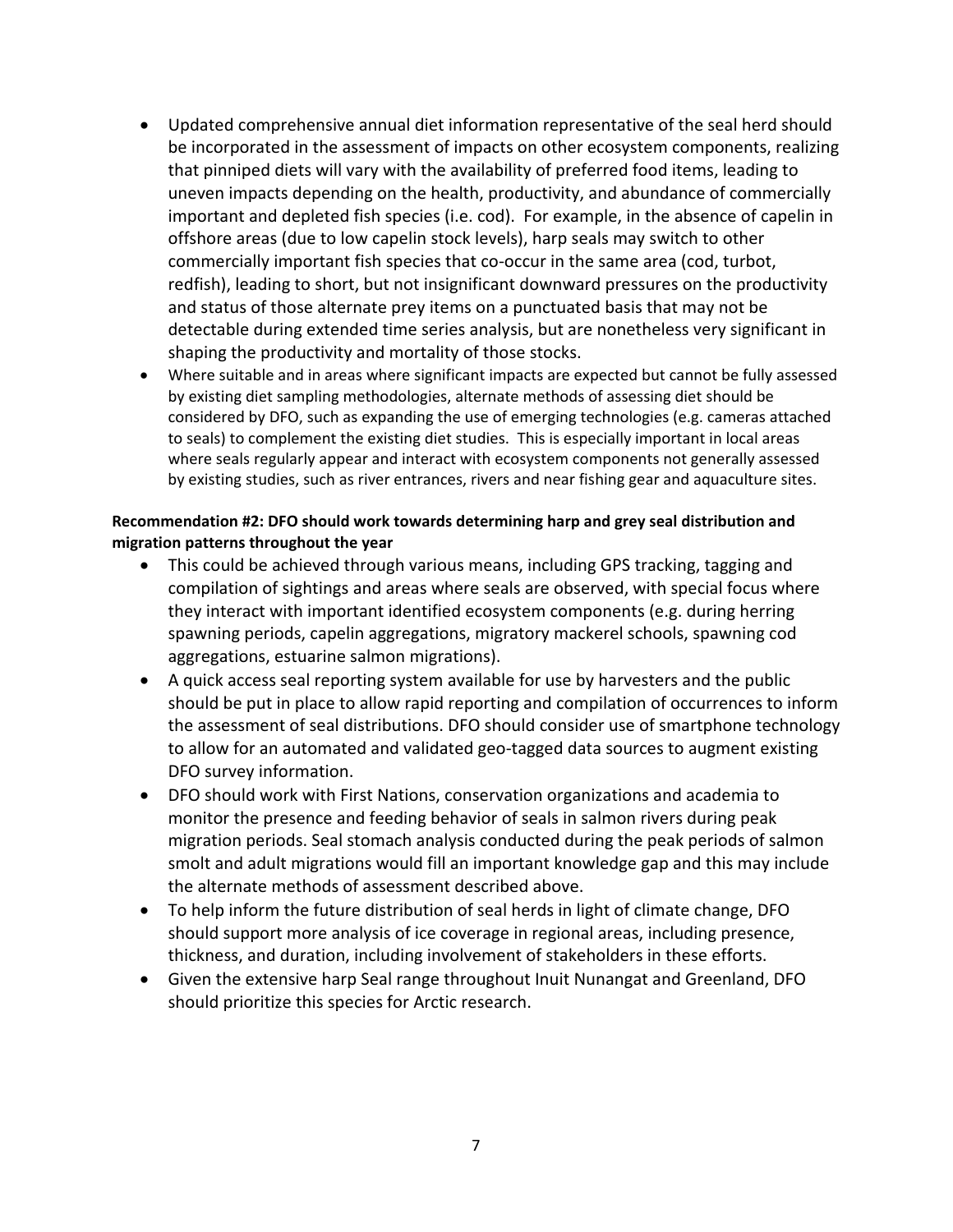**Recommendation #3: DFO should work towards better understanding the relationship between seals and the dynamics of important fish stocks and the marine ecosystem as a whole.**

- A better understanding of the predation relationship between seal population and fish stocks is needed and will be informed by improved diet information recommended above.
- Focused interaction studies in known areas of co-occurrence of seals with other defined important ecosystem components (i.e. salmon) will help assess whether seals are depressing already low stocks. This work is important from an ecosystem perspective as well as to inform the development and implementation of Integrated Fisheries Management Plans (IFMP), fish stock rebuilding plans and to inform the Sustainable Fish Stock Provisions.
- DFO should include a section on seal impacts (i.e. predation, food competition, depredation) in Fish Stock Rebuilding Plans and Integrated Fisheries Management Plans throughout the Atlantic region. Significant gaps in seal science (i.e. diet and distribution) should be described.
- DFO science should include the testing of "Alternative hypotheses" regarding the possible impacts of seal predation on ground fish, pelagic, and shellfish stocks. This could begin as a simple spatial overlap which would inform modelling efforts. DFO should also ensure that seal scientists attend key science advisory processes, such as Atlantic cod, Atlantic herring, Northern shrimp, Capelin, mackerel and Snow crab
- The impact of harvesting seals at different life stages (i.e. number of adults vs juveniles) on the projected seal herd population trajectories should be undertaken to inform future possible management approaches .
- DFO should perform ecosystem modelling to provide an assessment of ecosystem state with seal populations at current levels vs one where the various trophic states are more balanced (i.e. seal biomass is scaled to trophic production at other levels relative to historic past meaning key fish stocks may experience increased productivity).
- Where there are acknowledged negative impacts of seal predation on fish stocks, DFO should provide an estimate during each stock assessment and/or every 5 years on what level of seal removals would be needed to mitigate those effects to a long-term average.

## **Recommendation #4: DFO should consider undertaking research on seal species other than harp and grey seals, particularly with regards to their roles in the ecosystem.**

• While the focus of the ASSTT discussions were on harps and greys, other pinniped species should also receive additional attention. For example, a higher priority should be placed on Ringed seal research in Labrador, Harbour seals throughout Atlantic Canada, Bearded seals and Hooded seals.

## **Recommendation #5: DFO should establish and permanently fund a social sciences research unit to complement natural science research**

• DFO should establish and permanently fund a social sciences research unit to capture the human dimensions of the ecosystem. This unit would be primarily tasked with developing standardized methods and documenting a) seal harvester knowledge, b) Indigenous knowledge, and c) collaborating with the DFO Economics unit (e.g. on the impacts of seal to coastal communities), and the DFO Ecosystem and Oceans Science unit. Social sciences projects may be carried out in collaboration with Indigenous groups, seal harvesters, communities, industry, and academia. These social science efforts, should be presented along with all other available knowledge for management consideration and decisions.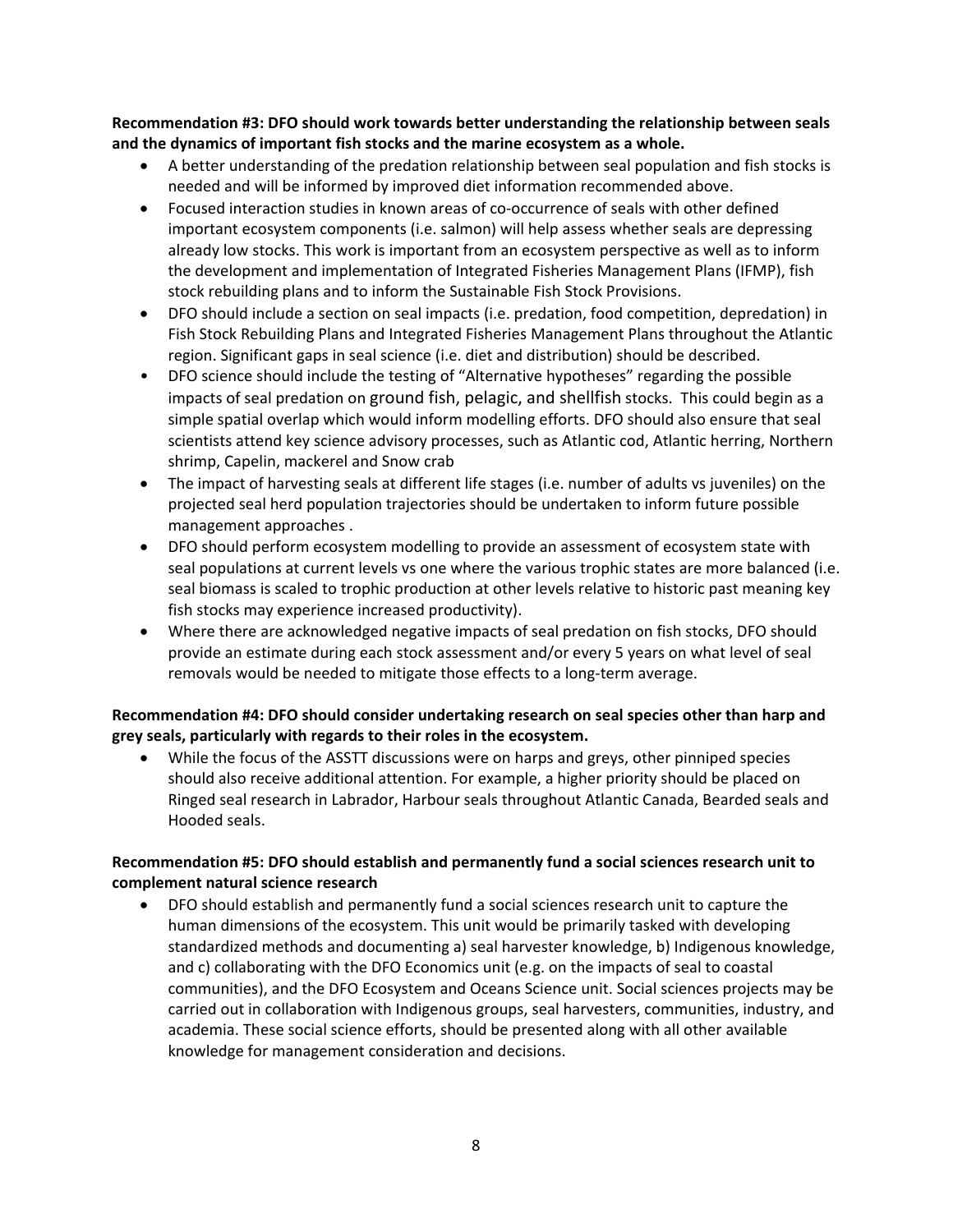**Objective #2: Increasing the involvement of the fishing industry, and other potential partners and experts, in seal science projects.**

**Recommendation #6: DFO should take advantage of opportunities to increase sampling by working with members of industry and other potential partners.** 

- DFO should develop an effective diet sampling plan in conjunction with industry to address gaps in seal diet information that are widely accepted by the industry.
- DFO should support the training of fish harvesters. The participation of additional harvesters could potentially address gaps identified above.
- DFO should engage salmon conservation organizations, community groups and interested stakeholders to address the glaring absence of information of seal diet in freshwater and estuarine environments.
- DFO should consider supporting industry vessels of opportunity to expand data collection efforts to fill data gaps.

## **Recommendation #7: DFO should establish a multi-stakeholder, externally facilitated, seal science forum.**

• This focused seal forum, with an independent chair, would help foster a collegial environment where respectful and actionoriented discussions would be held between experts in seal research and stakeholders.

# A NEW FORUM

- The objectives of the forum are as follows;
	- a. to overcome seal science gaps (identified in recommendations #1-6) for important commercial fisheries and ecologically important stocks
	- b. to improve the use of industry information and involvement in seal science research, assessments, and management.
- This collaborative science process would facilitate seal science discussions which have been difficult to achieve through various other platforms. The forum would be accepting seal science questions brought forward by various stakeholders and Advisory Committees. Given the range of stakeholders involved, questions could lead to the identification of potential case studies or research projects either directly through DFO seal science teams and/or partnering with interested stakeholders.
- The forum should maintain a transparent process by clearly identifying project deliverables and timeframes as well as ensuring regular communication with stakeholders on seal science research progress and outcomes.

The gap between fish harvester perspectives on seal and DFO's scientific understanding is too wide to close using the long standing and existing DFO advisory processes. This ecosystem problem needs a new forum, with ideas and approaches (e.g. systematically understand, track, and monitor fish harvester knowledge) to rebuild trust and generate momentum toward a stronger blue economy.

• The forum could provide the platform for discussions on the development of standardized methods for documenting seal observations by fish harvesters across Atlantic Canada and subsequently how this data collection could be incorporated into the DFO seal science program. Avoiding the discussion on how to incorporate this increasing data set, would be a missed opportunity of meaningful collaboration.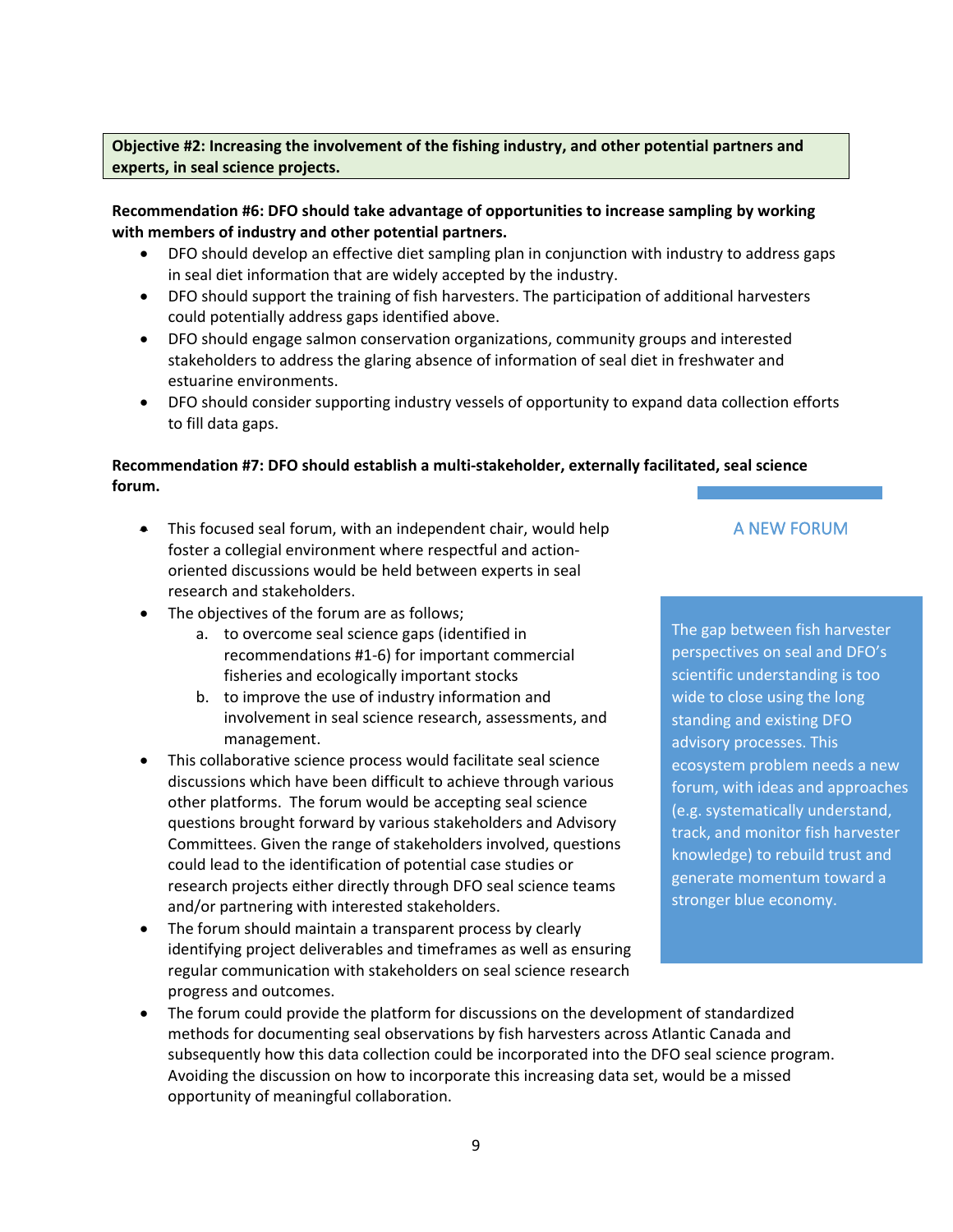#### **Recommendation #8: DFO should work towards accessing additional scientific capacity.**

- More involvement from Academia in pinniped research activities would be beneficial and could help address gaps in pinniped science. DFO should investigate the potential for collaborations among DFO, industry and Indigenous groups. Funding opportunities should be created to support these collaborations including for the testing of new technology, development of applications, and modernizing equipment.
- DFO should investigate seal science processes and methodologies used by other countries, collaborate with international partners and apply lessons learned to DFO seal research programs.
- DFO should reassess its role/involvement in NAMMCO (North Atlantic Marine Mammal Commission).

#### **Recommendation #9: Improved seal depredation research**

- Efforts should be made to document and regularly update the economic impact of the depredation of seals on fishing catch, marketability and gear damage in Canadian fisheries.
- DFO should aim to provide a consistent approach to seal depredation data collection and analysis on all annual fisheries science surveys across DFO Regions and across fisheries particularly in areas with increased seal observations.

#### **Objective #3: How DFO could better communicate its scientific findings to the fishing industry.**

• Effective communication consists of two parts: speaking/writing clearly and listening/reading actively. DFO's seal science findings are complex and not always accessible or understandable for the general population. If one cannot interpret and understand seal science information, one cannot transmit this information to other groups/stakeholders/communities. DFO should make efforts to better tailor its communication material to specific audiences, including fishery managers, fish harvesters, the media and the public. Training should be made available to those DFO individuals who are responsible for communicating to external parties and facilitating meetings to help foster a respectful and collegial environment.

• DFO should encourage fishing industry involvement in DFO

# SHIPS PASSING IN THE NIGHT

These recommendations cannot be successful without a commitment to a communications strategy with sustained dialogue, training, and the latest available information.

science advisory processes. This could be done by including a day dedicated to harvester knowledge. Harvesters should be given time for dialogue at the start of the science advisory process, as opposed to the end. With the implementation of recommendation #5, ongoing harvester knowledge will also be available through various human dimensions and fish harvest knowledge studies. DFO should also offer science advisory process attendees, including those from industry, with basic training/overview of new modelling systems and complex assessment tools.

• DFO should provide an updated seal science summary annually with consistent and clear messaging through a variety of outlets, including publicly through government websites, distributed documentation at Fisheries Advisory Committee meetings, and to the fishing industry (e.g. virtual sessions). Virtual sessions with industry could be similar to the Seal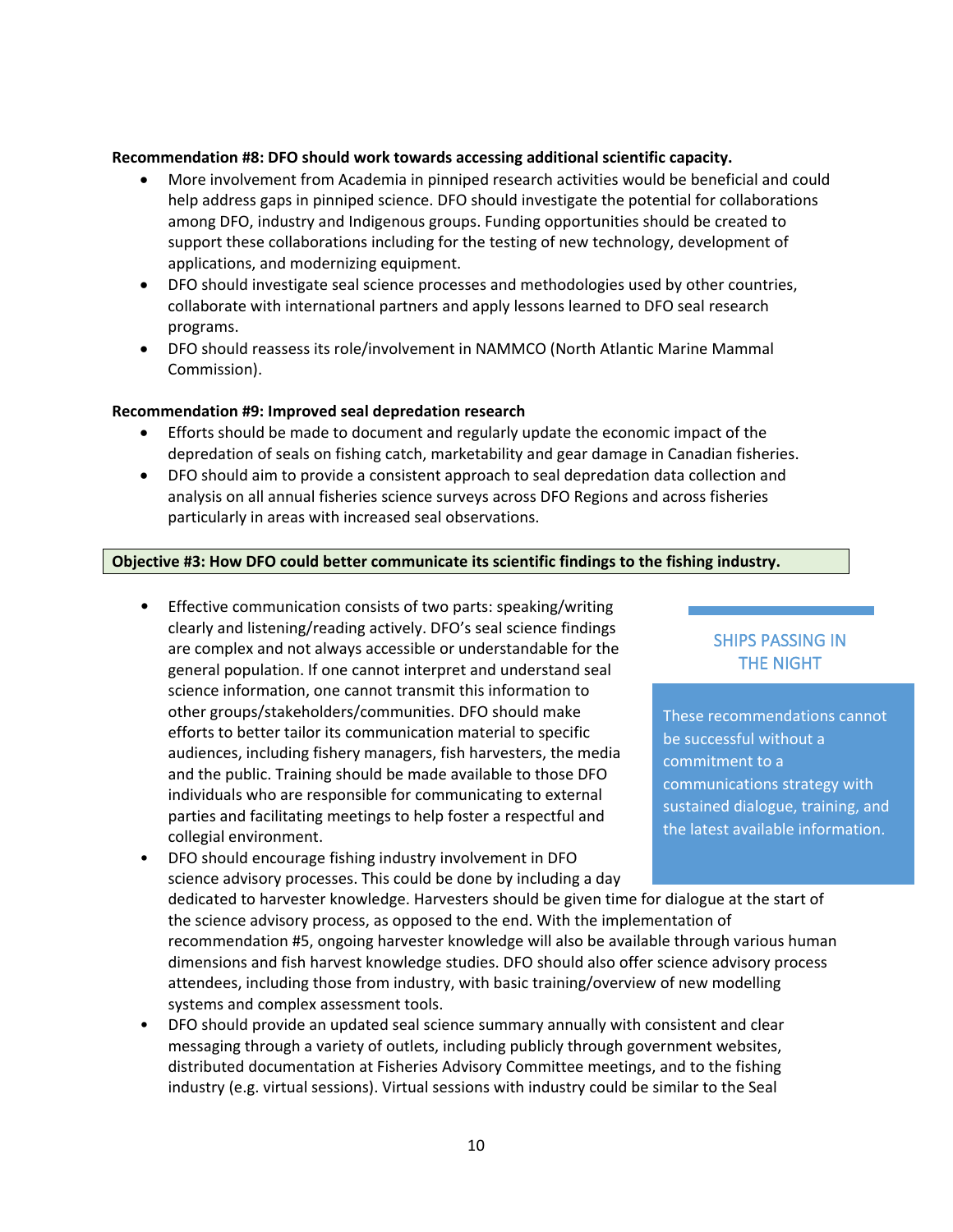Technical Briefing in NL, but with discussions on ongoing programs, outcomes and publications available. Planned DFO pinniped Science work should also be shared publicly.

• DFO should provide accurate, objective and up-to-date messaging in its reports, websites and communication material in relation to seals, seal science and seal interactions (i.e. how much commercial fish are being consumed by seal herds and what those impacts could be?). For example, the selection of appropriate seal photos that includes those outside of the white-coat stage is an important part of this messaging.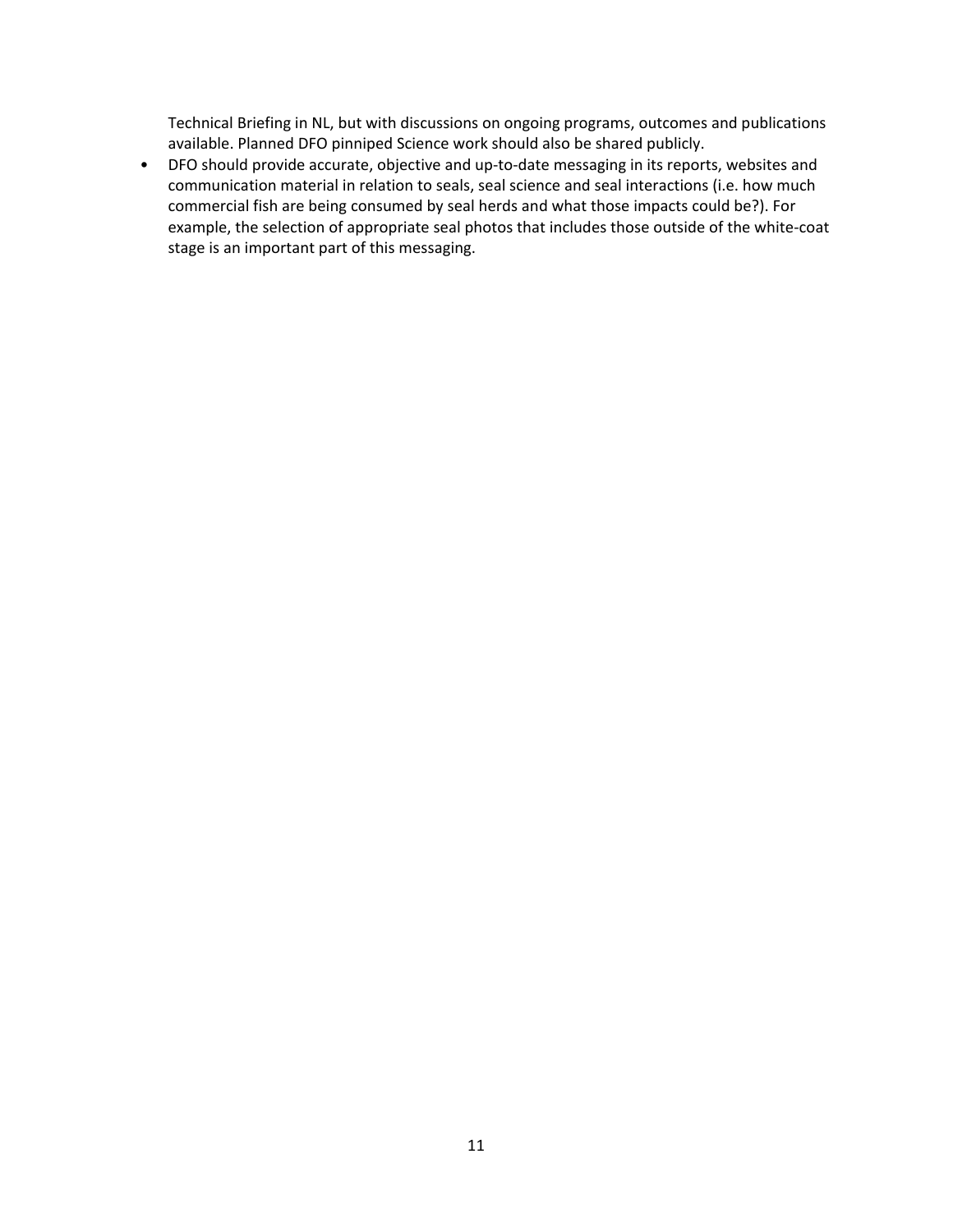# <span id="page-11-0"></span>Appendix 1: Task Team Members

The Atlantic Seal Science Task Team is co-chaired by Fisheries and Oceans Canada (DFO), which provided secretarial support, and Glenn Blackwood, recently retired Vice President of Memorial University (Marine Institute).

Members were appointed based on their broad range of expertise and fisheries experience relevant to the Task Team's mandate, as well as their geographical provenance. Members were not meant to be representatives of all the Atlantic fisheries and seal organizations having an interest in Atlantic seal science. They include:

- Ginny Boudreau, Guysborough County Inshore Fishermen's Association
- Robert Hardy, Fisheries Consultant
- Laura Ramsay, PEI Fishermen's Association
- Jamie Snook, Torngat Joint Fisheries Board
- Bill Taylor, Atlantic Salmon Federation
- Kris Vascotto, Atlantic Groundfish Council

Jocelyn Thériault from the *Regroupement des pêcheurs professionnels des Îles-de-la-Madeleine* was appointed as a member of the task force. Scheduling conflicts unfortunately led to his resignation from this committee.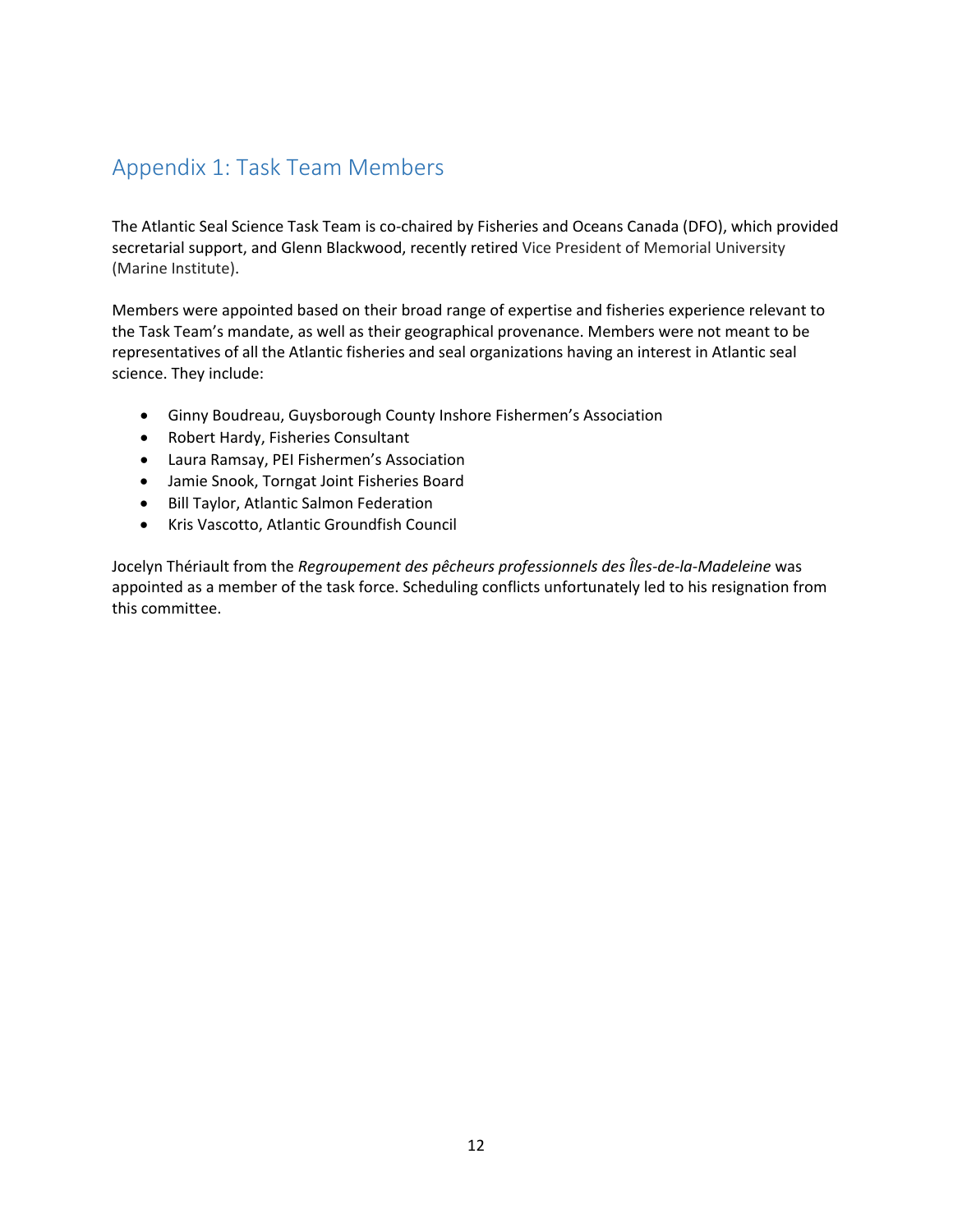# <span id="page-12-0"></span>Appendix 2: Task Team Mandate

**Purpose -** Fisheries and Oceans Canada (DFO) has convened an Atlantic Seal Science Task Team to gather fishing industry and stakeholder input on science activities related to Atlantic seals, in particular as it relates to ecosystem interactions and predation on commercial fish stocks.

## **Objectives**

- 1. This Task Team will seek to bring the perspective of the fishing industry and other stakeholders on gaps in the existing scientific body of knowledge and DFO science activities as it relates to grey and harp seals. The Task Team will also provide input on the priorities of the DFO Atlantic seal science program and consider the application of technology advancements to seal research.
- 2. The Task Team will provide input on how to increase the involvement of the fishing industry in science projects.
- 3. Finally, the Task Team will provide advice on how DFO could better communicate its scientific findings to the fishing industry.

The mandate of the Task Team does not overlap with that of DFO's existing Atlantic Seal Advisory Committee (ASAC), which is the primary consultative body between the Department and sealing stakeholders. ASAC provides seal industry advice on seal management issues.

**Duration -** The Task Team is expected to be in place for a maximum period of one (1) year.

**Composition -** The Task Team will consist of 6-10 individuals, drawn from the fishing industry and other stakeholder groups. The individuals will have broad expertise and experience in Atlantic fisheries and fisheries issues. The Task Team was established by the Minister of Fisheries, Ocean, and the Canadian Coast Guard and will report to the Deputy Minister. The Task Team will be Co-chaired by DFO and an external research partner (Glenn Blackwood, Marine Institute). Participants are expected to serve as individuals rather than formal representatives of their organizations. Members are expected to respect the intent of the Task Team and refrain from commenting on its deliberations until report is concluded. Members will be appointed for the entire one (1) year duration of the Task Team and alternates will not be accepted. The Task Team may invite input from external advisors such as academic and research organizations as required, to fulfill their objectives.

**Organization and Reporting -** The co-chairs will be responsible for developing meeting agendas and managing the discussions. DFO will provide a secretariat support and take minutes of meetings. The Task Team may meet in person or by telephone or using other meeting technology. It is expected that a consensus report for Objective #1 will be generated by the Task Team and made public. For Objectives #2 and #3, no consensus will be required and Task Team members will be invited to share their views directly. External input from additional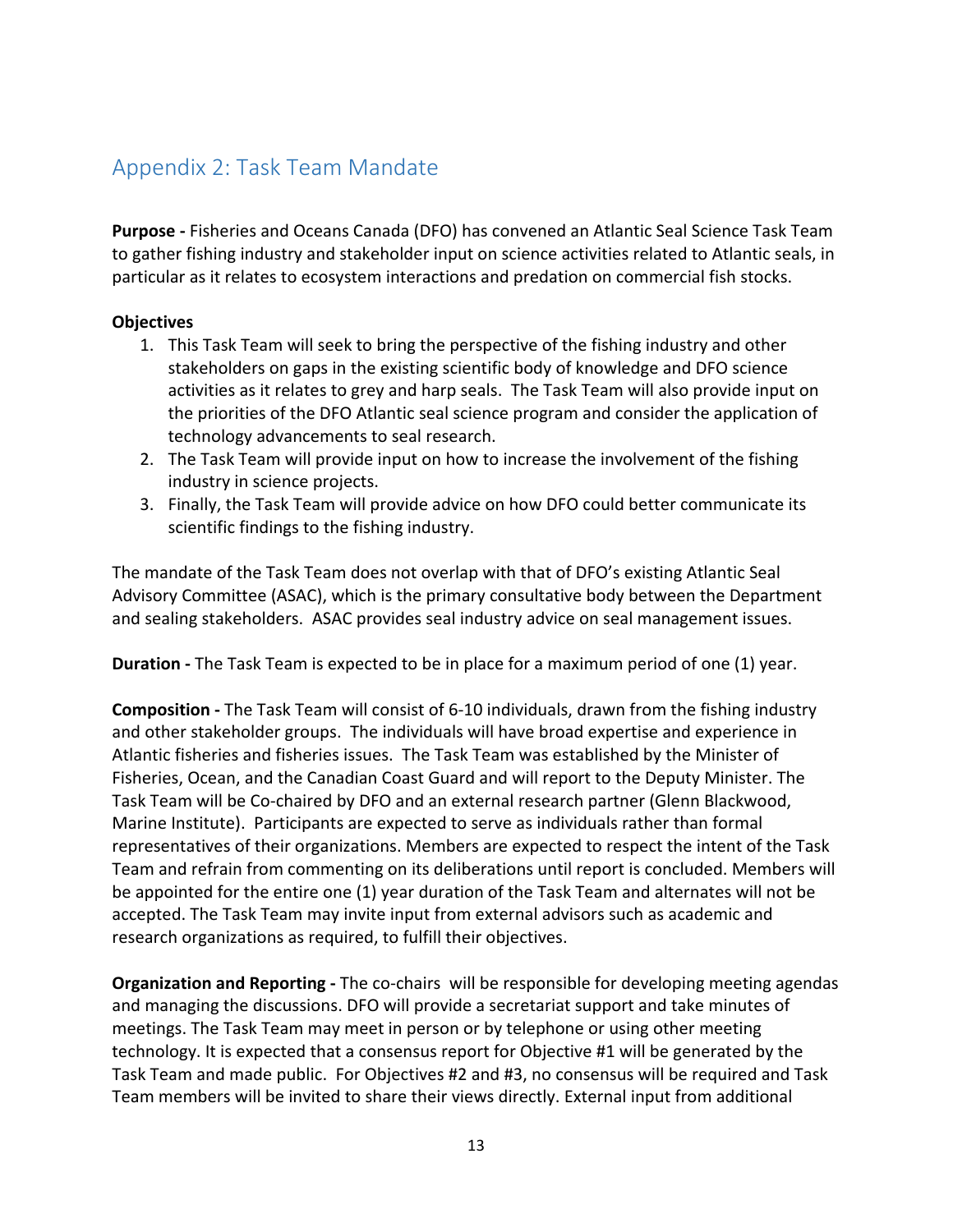stakeholders will be received via email using the following address: [DFO.SealTaskTeam-](mailto:DFO.SealTaskTeam-Groupedetravailduphoque.MPO@dfo-mpo.gc.ca)[Groupedetravailduphoque.MPO@dfo-mpo.gc.ca](mailto:DFO.SealTaskTeam-Groupedetravailduphoque.MPO@dfo-mpo.gc.ca) Inputs via this process will be provided to Task Team members for consideration.

**Funding -** DFO will provide funding for travel (per Treasury Board policies and National Joint Council Travel Directive) if requested by the participants. DFO will be responsible for any meeting expenses.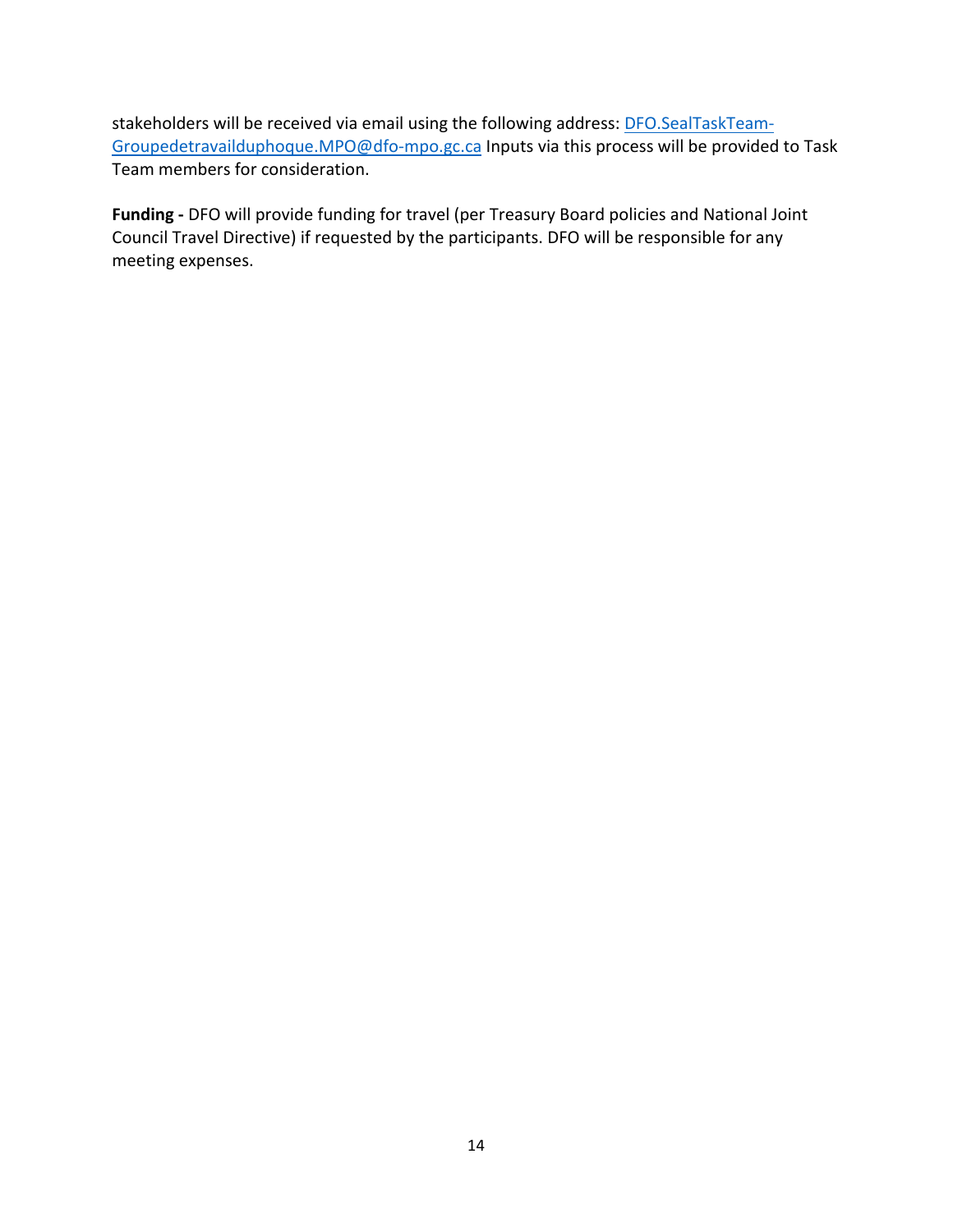# <span id="page-14-0"></span>Appendix 3: Information sessions provided to Task Team

The Atlantic Seal Science Task Team attended three separate seal science information sessions presented by DFO's seal science researchers:

- DFO seal science information session: harp seals  $\circ$  June 25<sup>th</sup>, 2020
- DFO seal science information session: grey seals  $O$  July 23 $rd$ , 2020
- DFO seal science information session: Ecosystem interactions of Atlantic seals  $\circ$  October 15<sup>th</sup>, 2020

In addition to the seal science information sessions given by DFO, the Task Team also participated in three other sessions with Norwegian seal science researchers, the Fish, Food and Allied Workers (FFAW) and Mr. Bob Hardy, a member of the Task Team and fisheries consultant:

- Information session from Norwegian seal science researchers  $\circ$  February 23rd, 2021
- Information session from Mr. Bob Hardy, Fisheries Consultant, Newfoundland and Labrador  $\circ$  March 12<sup>th</sup>, 2021
- Information session from Fish, Food and Allied Workers (FFAW)  $O$  May  $11^{th}$  2021

Presentations delivered at the above mentioned sessions are available upon request to the following email address: DFO.SealTaskTeam-Groupedetravailduphoque.MPO@dfo-mpo.gc.ca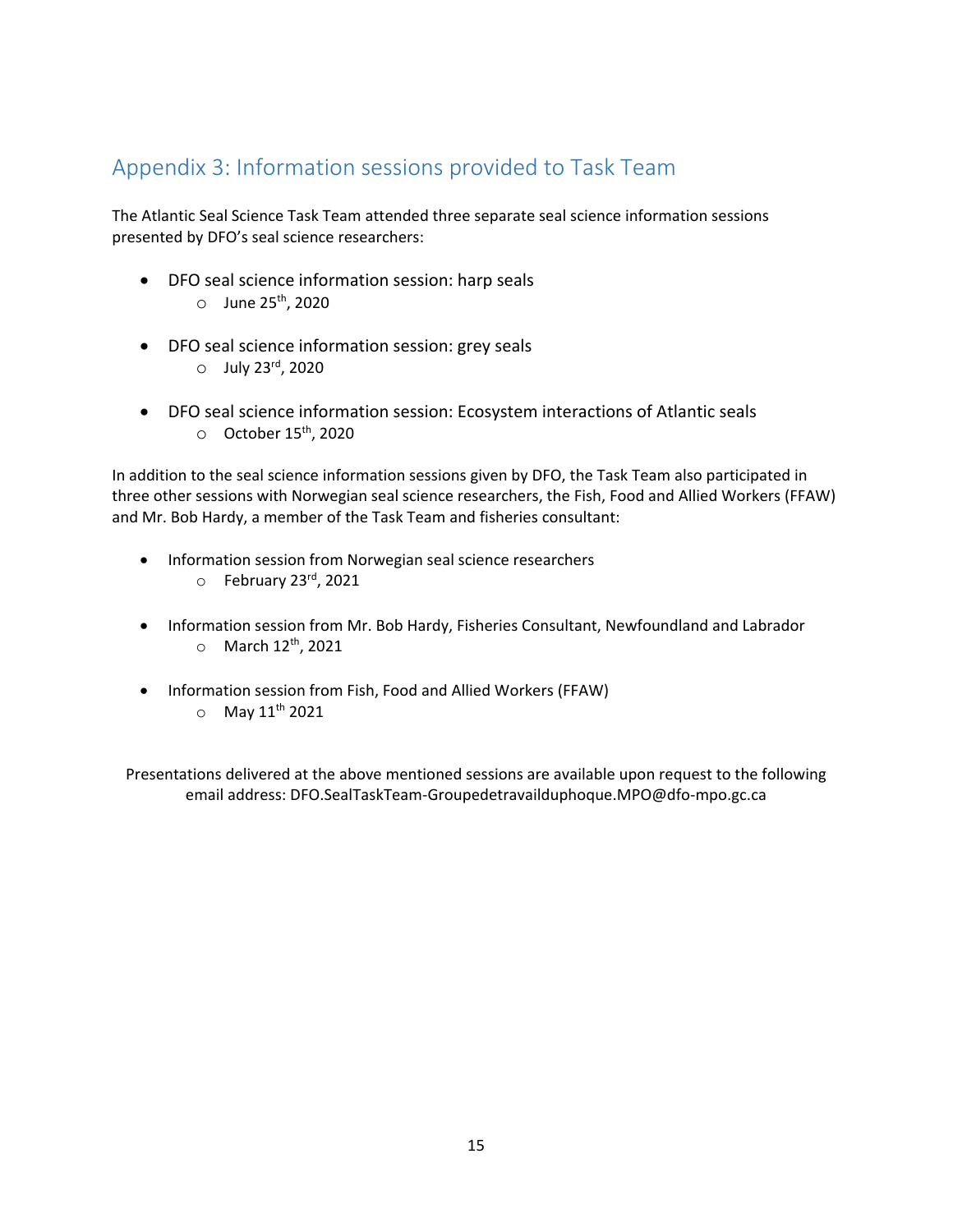# <span id="page-15-0"></span>Appendix 4: Summary of written submissions received by the Task Team

The Task Team received a total of 25 email submissions through their official email address [\(DFO.SealTaskTeam-Groupedetravailduphoque.MPO@dfo-mpo.gc.ca\)](mailto:DFO.SealTaskTeam-Groupedetravailduphoque.MPO@dfo-mpo.gc.ca). The originators of the email submissions included members of the fish and seal industry, fish and seal harvesters and other interested individuals/groups. Below is a summary of key messages included in these submissions. The full submissions were reviewed by Task Team members but note that the summary includes only those key messages that relate specifically to the mandate of the Task Team.

### **#1 Key messages pertaining to scientific research priorities**

• DFO should focus its seal research on establishing seal feeding patterns/consumption rates, and incorporating these findings into scientific stock assessments for commercial species such as cod, northern shrimp, capelin and snow crab.

- Every reasonable effort should be made to understand the cod-capelin-seal interactions, and to incorporate appropriate data into cod population assessments.
- The seal population has been increasing and they are now being observed in areas where they have never been seen before and are having an impact on salmon and trout stocks.
- Over the past 50 years, seal range has changed from their traditional regions to nearshore and up rivers and in lakes, causing pressure on inland commercial fish stocks such as trout and salmon. Many observations were communicated of seals in rivers, sometimes year-round.
- The estimated rate of fish consumption by seals may be underestimated as a result of seals fatally wounding fish by "belly biting".

### **#2 Key message pertaining to involving the fishing industry in the collection of scientific data**

• Personal use and commercial harvesters could get involved in the seal data gathering process by checking the stomach content of harvested seals to collect information on the fish species consumed and to report this information to DFO during the hail-in along with seal species, weight, age and area in which they were harvested, as is required already.

### **#3 Key messages pertaining to communicating science**

• DFO should communicate its scientific findings to sealers, fishing industry and stakeholders so that they can better understand the direct or indirect impact of seals on our fish stocks.